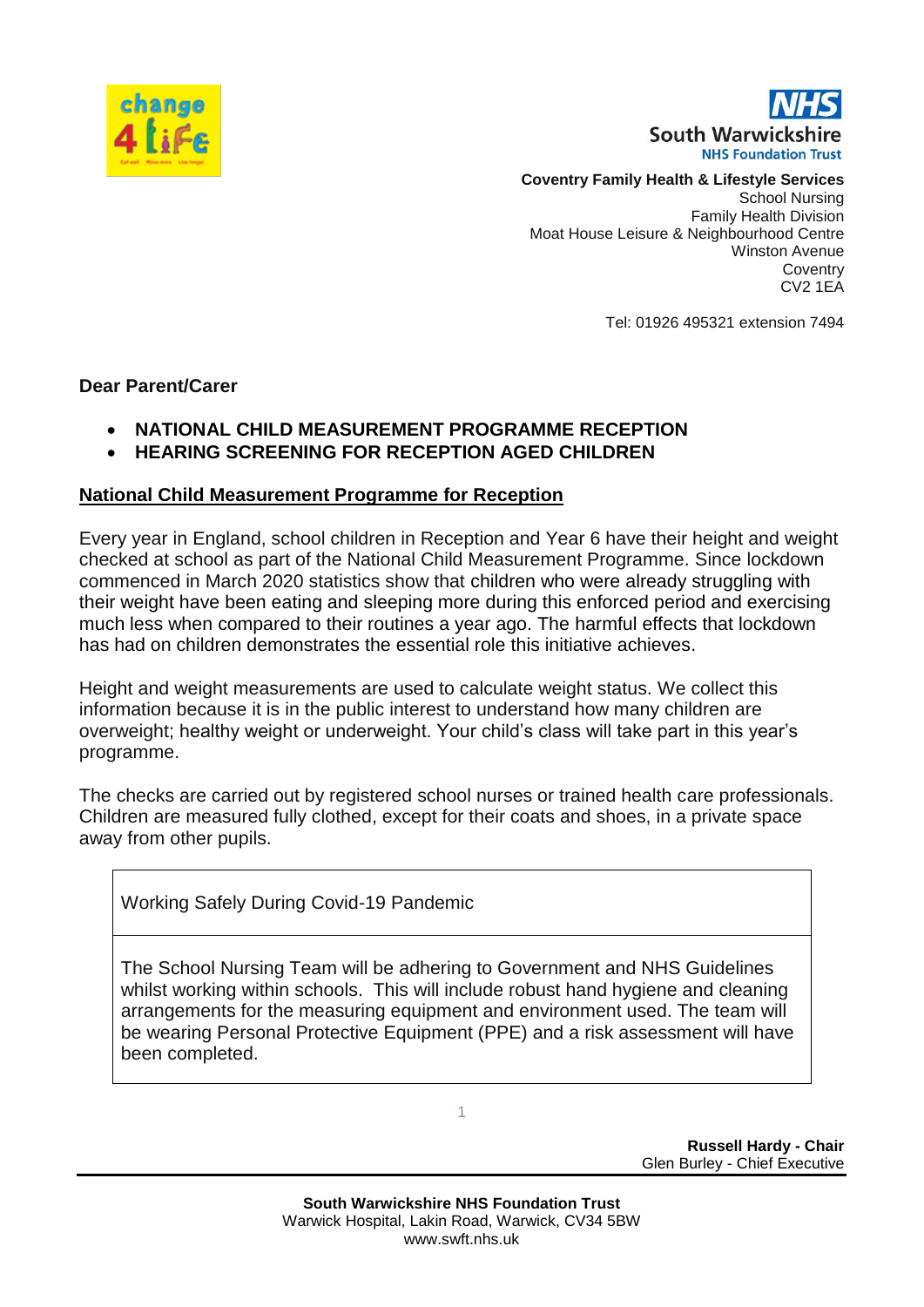# The information we collect and what it is used for is listed below:

- your child's date of measurement, sex and date of birth are used to calculate your child's weight category
- your child's name, date of birth and NHS Number are used to link your child's measurements in Reception and Year 6. Other data sets may also be linked such as your child's dental survey results or any visits to hospital they may have had. Linking your child's information in this way helps us to understand how and why the weight status of children is changing, and how this affects children's health
- your child's ethnicity and address are used to help understand some of the reasons for the difference and changes in child weight across England
- your address is required to send you your child's feedback letter. This will include your child's measurements together with information about healthy eating, being active and related activities available in your area.
- vour email address and telephone number are required as we may contact you by email or telephone to discuss your child's feedback or offer you further support following your child's height and weight measurement**.**

All the data collected is also used for improving health, care and services through research and planning.

All this information is treated confidentially and held securely. No individual measurements will be given to school staff or other children.

We are currently part of the MapMe research project run by Newcastle University. The project aims to support parental knowledge and awareness of child weight status, and look at how child weight status changes over time. Children will be measured during this school year and in 12 months' time. We will share de-personalised data with the project team, including your child's date of birth, date of measurement, age, sex, height, weight, weight category, ethnicity, and publicly available information about the wider postcode that you live in, for research use. If your child is currently in Reception, the project will also link to their National Child Measurement Programme information when they reach Year 6. **If you would like more information on the MapMe project you can either call (asking for the School Nursing team) on 01926 495321 EXT: 7494 or send an email to [swg](mailto:swg-tr.moathouseschoolnursing@nhs.net)[tr.moathouseschoolnursing@nhs.net](mailto:swg-tr.moathouseschoolnursing@nhs.net)**.

This study was approved by the Faculty of Medical Sciences Research Ethics Committee, part of Newcastle University's Research Ethics Committee. This committee contains members who are internal to the Faculty. This study was reviewed by members of the committee, who must provide impartial advice and avoid significant conflicts of interests.

2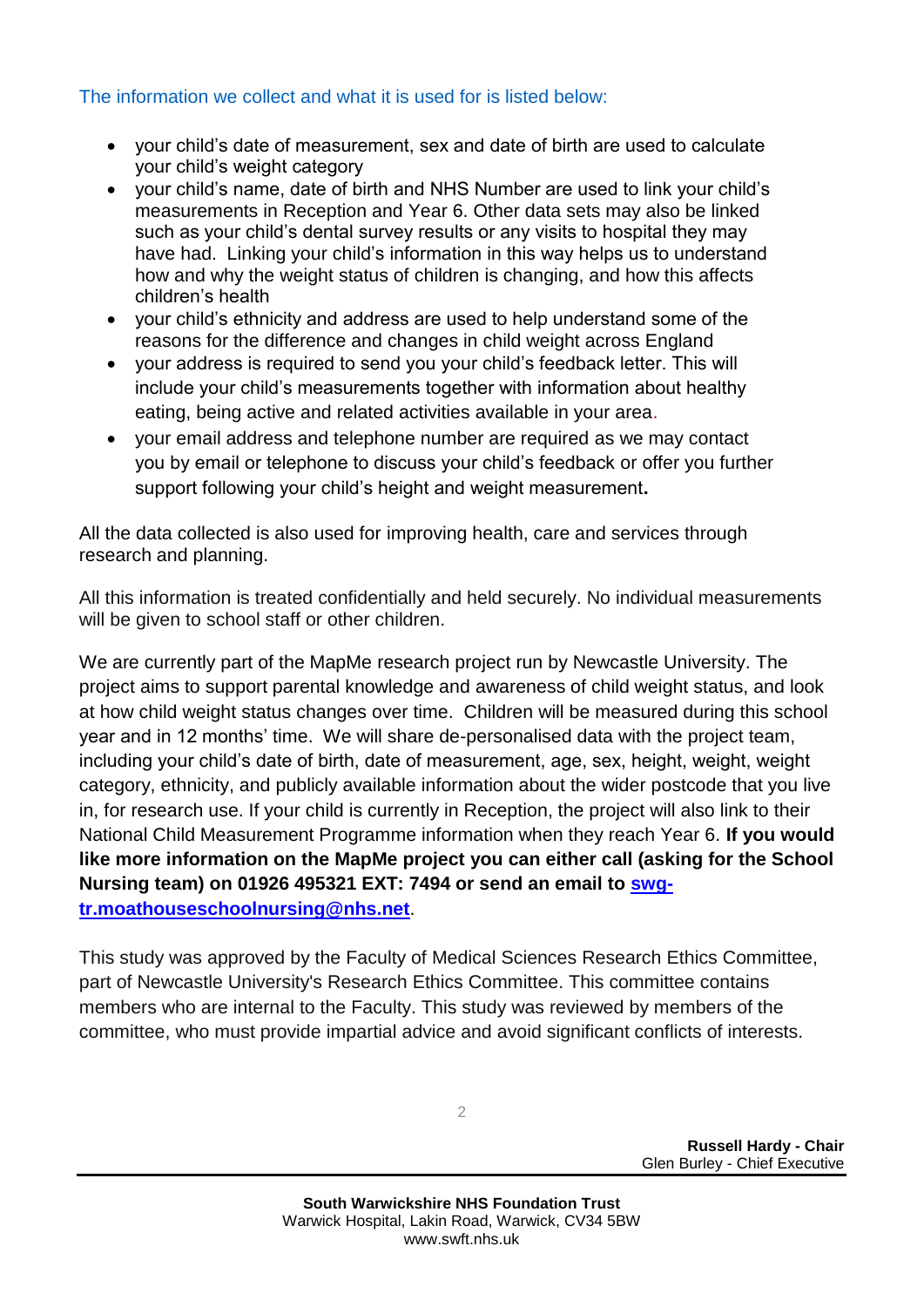# **Withdrawing your child from the National Child Measurement Programme**

If you are happy for your child to be measured, you do not need to do anything.

If you do not want your child's height and weight to be checked, or your child has a medical condition that affects their height or weight please let us know using the contact details provided below:

**You can either call (asking for the School Nursing team) on 01926 495321 EXT: 7494 or send an email to [swg-tr.moathouseschoolnursing@nhs.net,](mailto:swg-tr.moathouseschoolnursing@nhs.net) stating your child's name, date of birth and school. We require you to do this by Thursday 17th March 2022.**

Children will not be made to take part on the day if they do not want to.

### **Withdrawing your child from the MapMe Research Project**

If you do not wish for your child's de-personalised information to be made available to the MapMe research project, please let us know using the contact details below:

**You can either call (asking for the School Nursing team) on 01926 495321 EXT: 7494 or send an email to [swg-tr.moathouseschoolnursing@nhs.net,](mailto:swg-tr.moathouseschoolnursing@nhs.net) stating your child's name, date of birth and school. We require you to do this by Thursday 17th March2022.**

### **Hearing Screening for Reception Aged Children**

If you have concerns about your child's hearing you can book them in to one of our hearing screening clinics. The screening will be carried out by trained members of our school nursing team. If your child is identified as having a hearing problem they will be referred to the City of Coventry Health Centre for a further hearing test.

### **Signs of a possible hearing problem can include:**

- **• Inattentiveness or poor concentration**
- **• Not responding when their name is called**
- **Talking loudly and listening to the television at a high volume**
- **Difficulty pinpointing where a sound is coming from**
- **Mispronouncing words**
- **• A change in their progress at school**

If you're child has problems with any of these and you wish your child's hearing to be screened then please contact your school nurse team. You can either call (asking for the School Nursing team) on 01926 495321 EXT: 7494 or send an email to [swg-tr.moat](mailto:swg-tr.moathouseschoolnursing@nhs.net)[houseschoolnursing@nhs.net,](mailto:swg-tr.moathouseschoolnursing@nhs.net) stating your child's name, date of birth and school.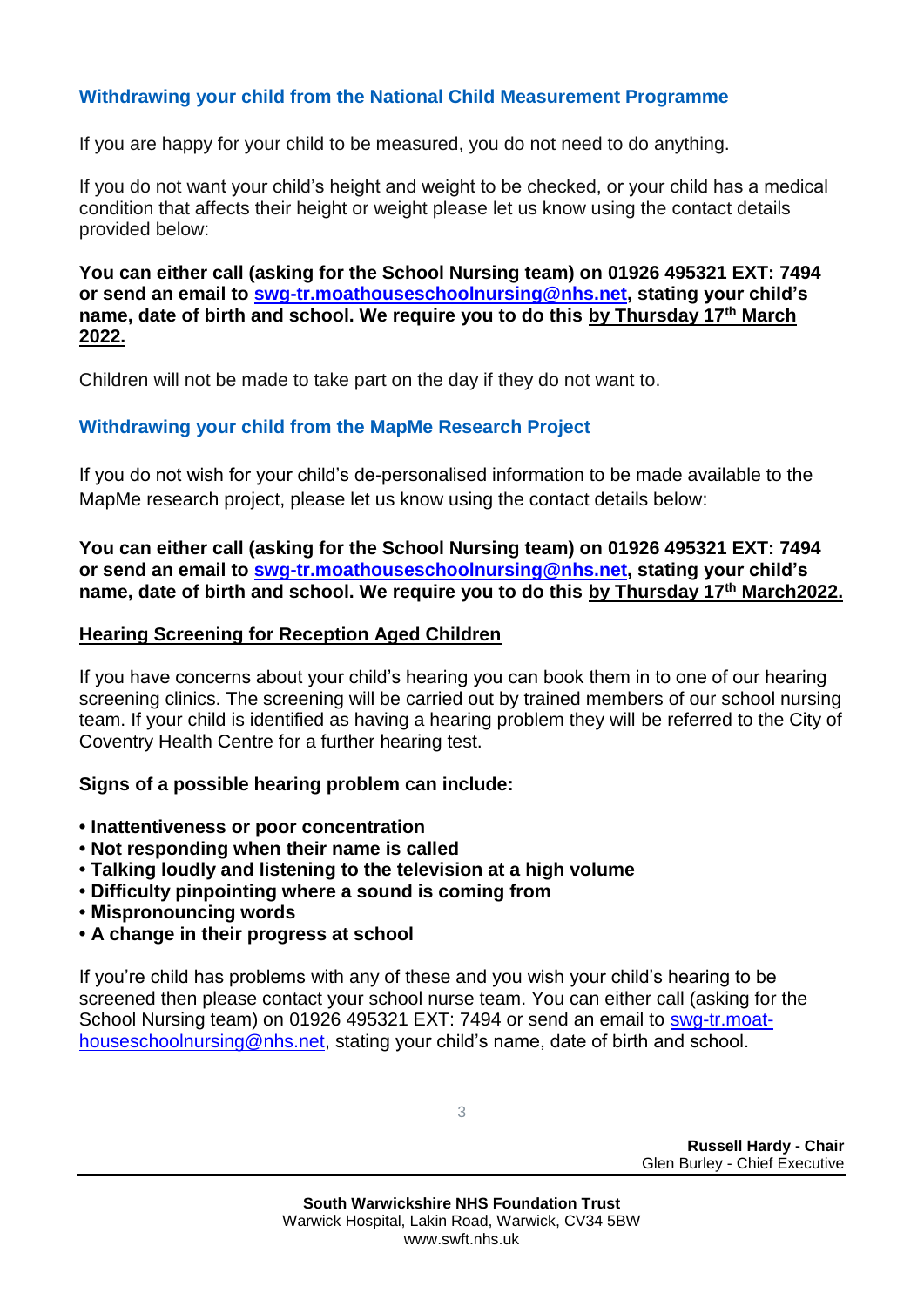Details of your child and any hearing tests following the screen may be kept on a database. This information will be used for monitoring the success and evaluating the benefits of the screen. All requirements of the Data Protection Act 2018 will be met during the storage of the data. No information will be published in a form that could identify you or your child.

If you wish to discuss either the measurement programme or the hearing screening you are welcome to contact your school nurse.

**For advice and support during these uncertain times you can visit some of the following websites for more information and support on your mental health and wellbeing.**

<https://www.nhs.uk/oneyou/every-mind-matters>

<https://cwrise.com/>

<https://www.youngminds.org.uk/>

[www.mind.org.uk/cwrise.com/](http://www.mind.org.uk/cwrise.com/)

[https://beaconschoolsupport.co.uk/newsletters/the-new-normal-returning-to-school-after-](https://beaconschoolsupport.co.uk/newsletters/the-new-normal-returning-to-school-after-COVID-19)[COVID-19](https://beaconschoolsupport.co.uk/newsletters/the-new-normal-returning-to-school-after-COVID-19)

# **The Mental Health Foundation has some helpful tips and ideas about coping with the COVID-19 outbreak and isolating:**

www.mentalhealth.org.uk/publications/looking-after-your-mental-healthduring-coronavirusoutbreak

**Parents can apply for a sunshine lanyard for children with a hidden disability. This means they do not have to wait in queues and can go straight in. Click here/visit site to order one:**

https://hiddendisabilitiesstore.com/?SID=5ebe5860eca442d46ed981c2a4d6e0d2

**Lockdown is easing and children are back at school, which means more traffic and activity will be noticed on streets and roads.** 

# **Road Safety**

https://www.rospa.com/media/documents/roadsafety/teaching-road-safety-a-guide-for-parents.pdf

https://www.think.gov.uk/resource/lesson-1-do-you-stop-look-listen-think/

https://www.roadwise.co.uk/schools/using-the-road/green-cross-code/

[www.facebook.com/ChildAccidentPreventionTrust](http://www.facebook.com/ChildAccidentPreventionTrust)

# **Sleep**

https://thesleepcharity.org.uk/



**Road Safety** 

**Russell Hardy - Chair** Glen Burley - Chief Executive

4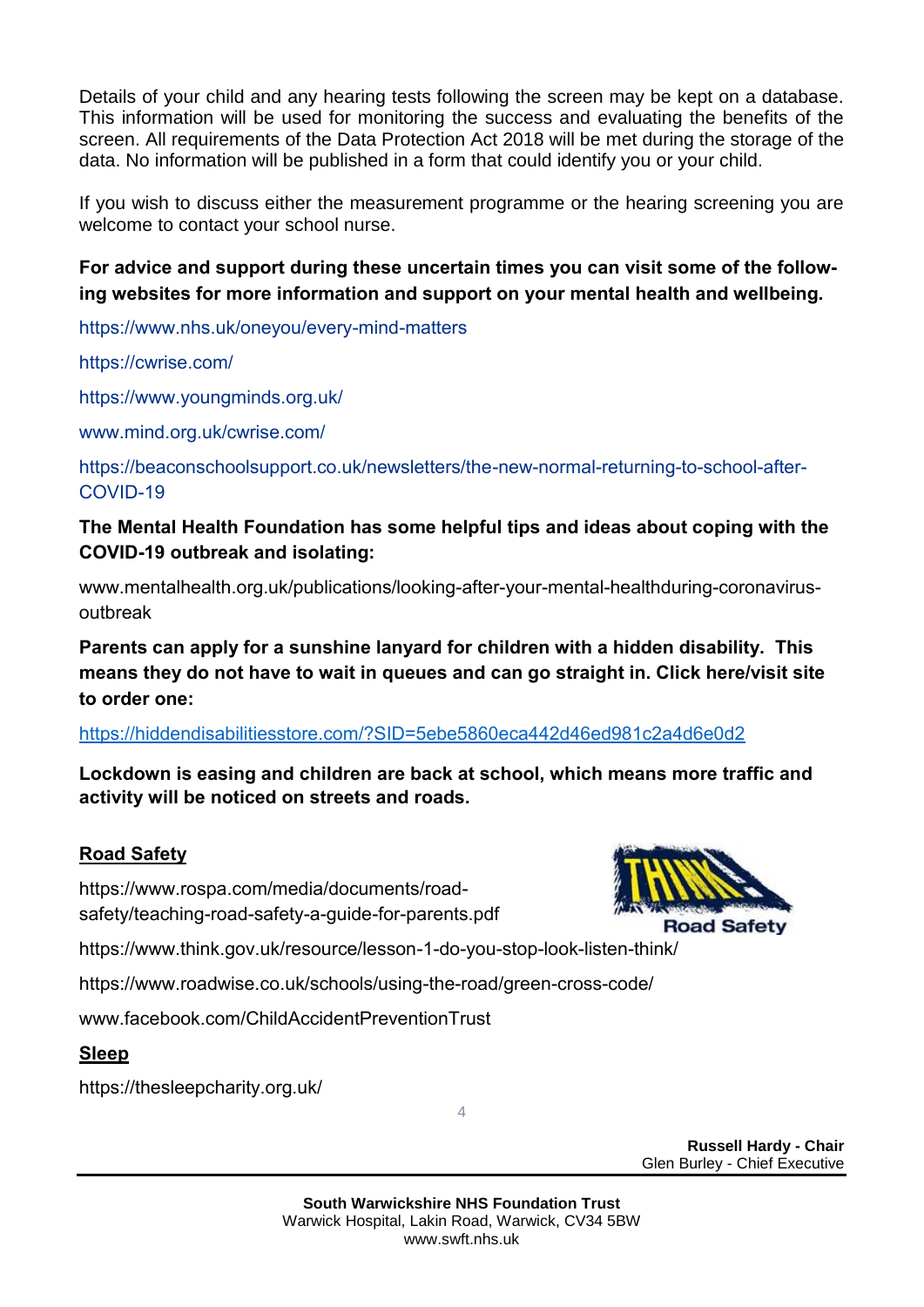### <https://sleepcouncil.org.uk/>

### **Dental**

NHS guidance for children's teeth

https://www.nhs.uk/live-well/healthy-body/taking-care-of-childrens-teeth/

**Health for kids website for local information for adults and lots of learning activities and games for children / Health for Teens website for Teenagers/young people, lots of information on health and wellbeing**

[www.healthforkids.co.uk](http://www.healthforkids.co.uk/)

[www.healthforteens.co.uk](http://www.healthforteens.co.uk/)

### **How the data is used**

The information collected from all schools in the area will be gathered together and held securely by Coventry School Nursing service. We will store your child's information as part of their local child health record on the NHS's child health information database and share it with their GP

All the information collected about your child will be sent by us to NHS Digital. NHS Digital is responsible for collecting data and information about health and care so that this can be used to monitor and improve the care provided to people across England.

The information collected about your child will also be shared by NHS Digital with Public Health England but in a de-personalised form only. This means Public Health England will not be able to identify your child. Public Health England is responsible for working to protect and improve the nation's health.

Both NHS Digital and Public Health England will use the information from the National Child Measurement Programme to better understand numbers and trends in child weight and body mass index (BMI). This helps with the planning of services to support healthy lifestyles in your area. No information will ever be published by NHS Digital or Public Health England that identifies your child.

De-personalised information from the National Child Measurement Programme may also be shared by NHS Digital with other organisations, such as universities. This is to help improve health, care and services through research and planning. This information cannot be used to identify your child, and NHS Digital only ever shares information for research with the approval of an independent group of experts.

# **Further information**

5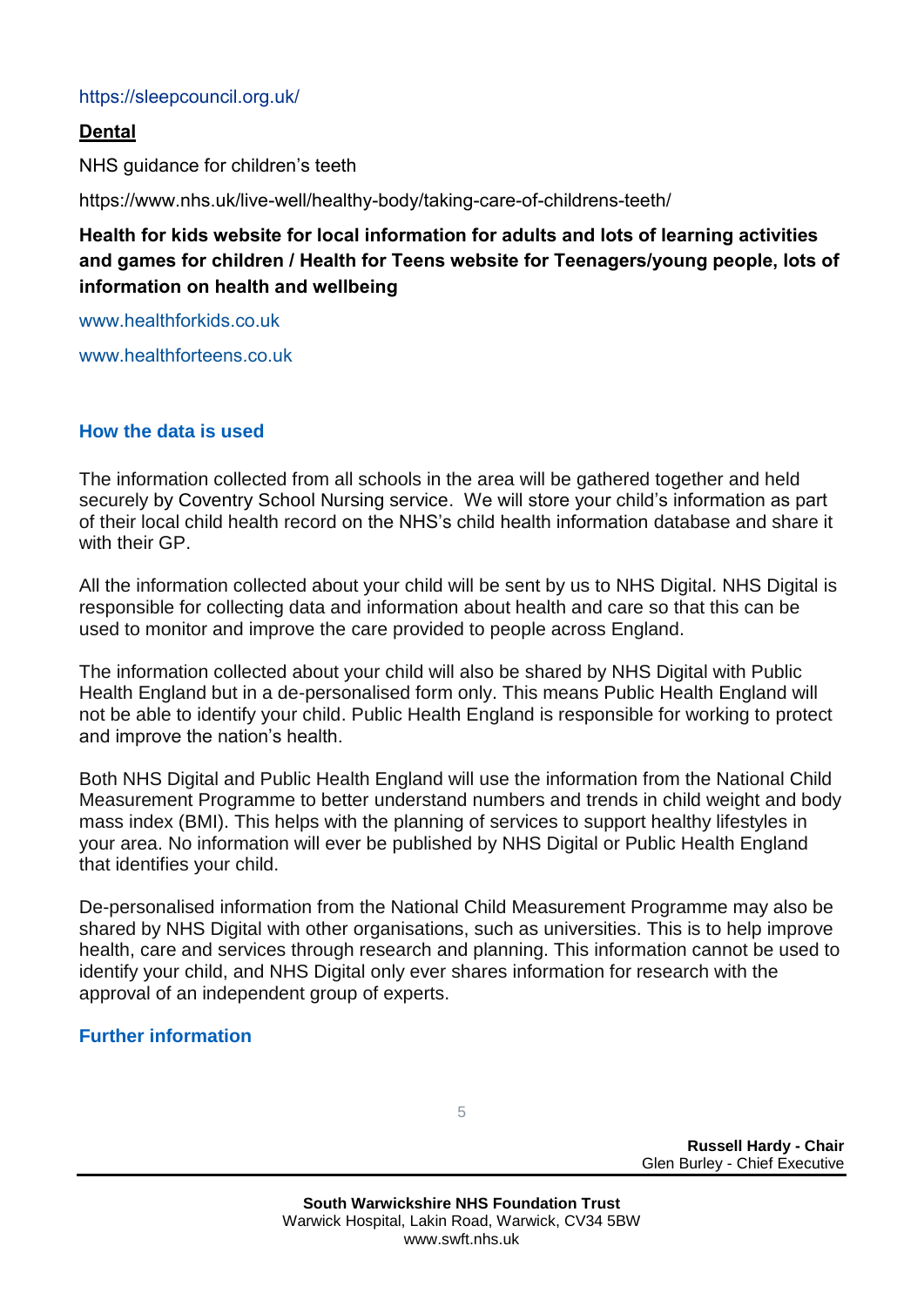Further information about the National Child Measurement Programme can be found at [https://www.nhs.uk/live-well/healthy-weight/national-child-measurement-programme](https://www.nhs.uk/live-well/healthy-weight/national-child-measurement-programme/)

Information and fun ideas to help your kids stay healthy can be found at <https://www.nhs.uk/change4life>

Information about how NHS Digital and Public Health England collect and use information can be found at [https://digital.nhs.uk/about-nhs-digital/our-work/keeping-patient-data](https://digital.nhs.uk/about-nhs-digital/our-work/keeping-patient-data-safe/how-we-look-after-your-health-and-care-information)[safe/how-we-look-after-your-health-and-care-information](https://digital.nhs.uk/about-nhs-digital/our-work/keeping-patient-data-safe/how-we-look-after-your-health-and-care-information) and [https://www.gov.uk/government/organisations/public-health-england/about/personal](https://www.gov.uk/government/organisations/public-health-england/about/personal-information-charter)[information-charter](https://www.gov.uk/government/organisations/public-health-england/about/personal-information-charter)

Information about the organisations NHS Digital has shared information from the National Child Measurement Programme can be found at [https://digital.nhs.uk/services/national-child](https://digital.nhs.uk/services/national-child-measurement-programme/)[measurement-programme](https://digital.nhs.uk/services/national-child-measurement-programme/)

Yours sincerely

Antemport

Annemarie Kennedy Coventry School Nursing Clinical Lead Coventry Family Health and Lifestyle Services